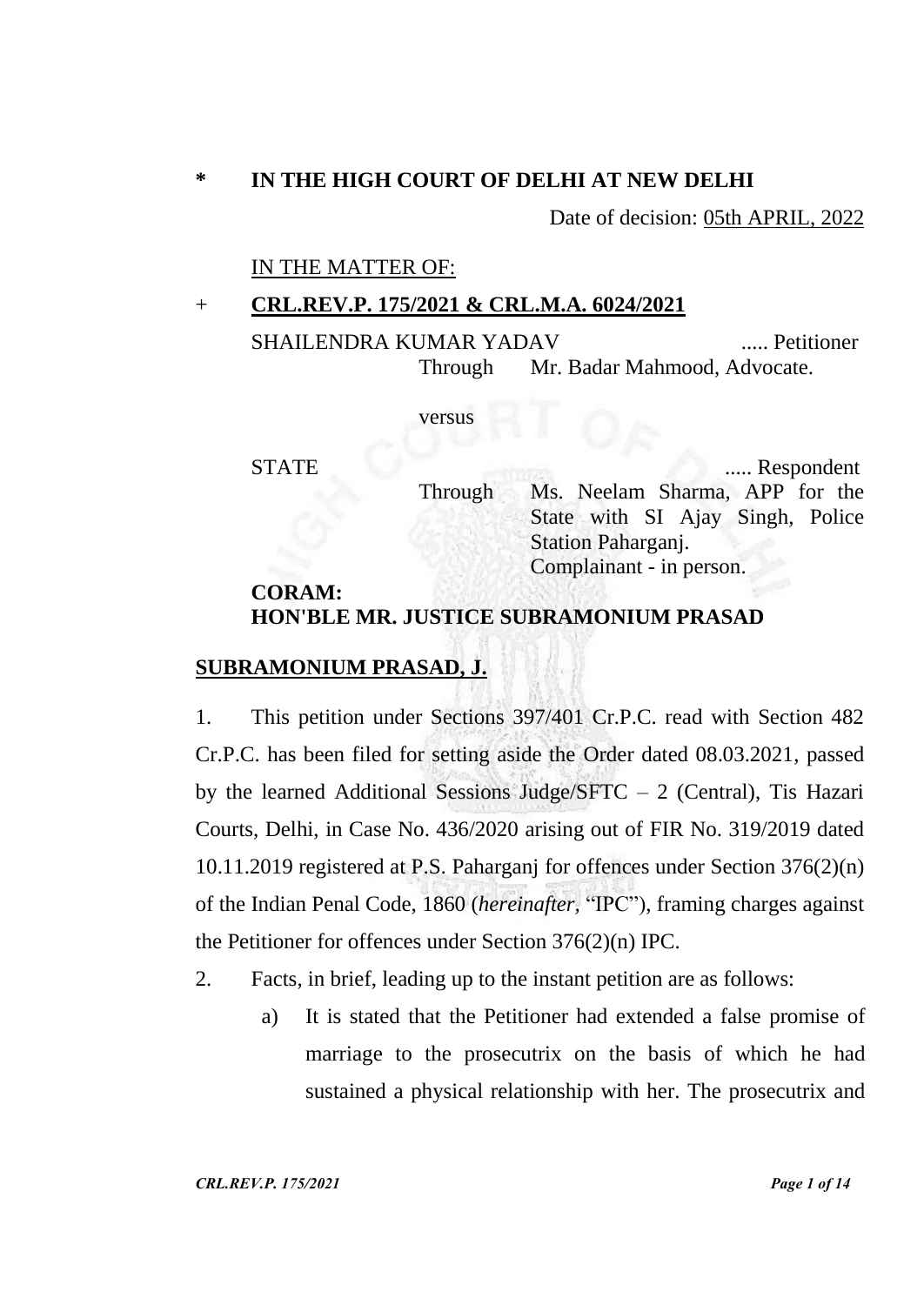the Petitioner were engaged, and the wedding was postponed due to some issues in the family of the prosecutrix. Thereafter, arguments arose about the date of marriage as well as the financial condition of the prosecutrix. It is stated that the prosecutrix requested the Petitioner to marry her by way of court marriage or in an Arya Samaj temple, and this request was rejected by the Petitioner.

- b) It is stated that the Petitioner and his family would quibble with the prosecutrix with regard to her way of living and her lifestyle, and other trivial matters, in order to put an end to the marriage. The prosecutrix has alleged that the issues were being raised by the Petitioner and his family due to the fact that the prosecutrix was not financially well-off, and that the Petitioner wanted to marry a girl whose father would have the wherewithal to invest money in his marriage. On the basis of this complaint, the instant FIR was registered under Section 376(2)(n) IPC against the Petitioner.
- c) *Vide* Order dated 28.01.2020, this Court granted anticipatory bail to the Petitioner herein. Chargesheet was filed on 19.08.2020, and *vide* Order dated 08.03.2021, the Ld. Trial framed charges against the Petitioner under Section 376(2)(n) IPC. Aggrieved by this, the Petitioner has approached this Court by way of the instant revision petition.

3. Mr. Badar Mahmood, learned Counsel for the Petitioner, submits that the Petitioner and the prosecutrix were involved in a serious relationship and that physical relations between the two had never taken place. He states that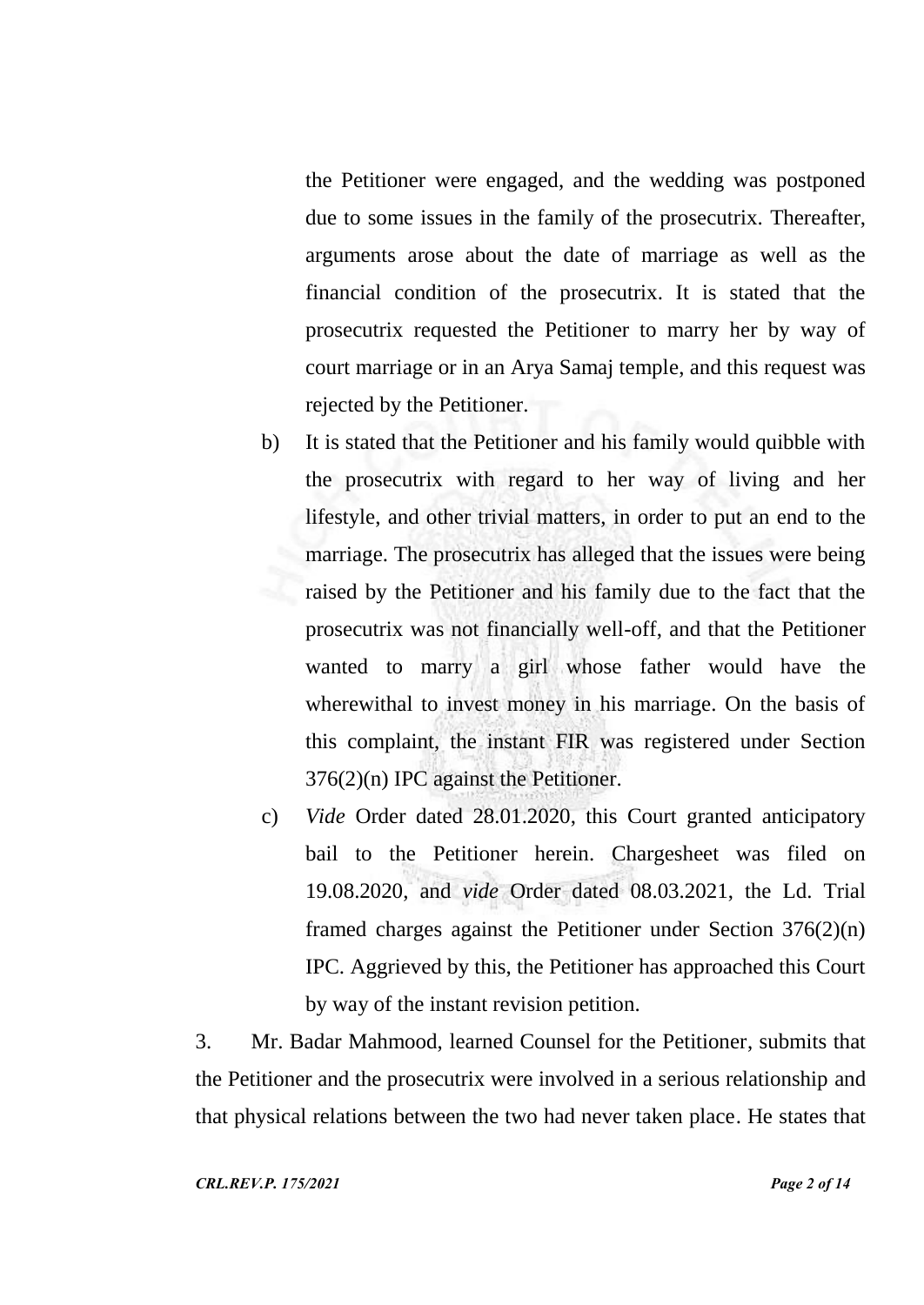despite the incompatibility between the two, the Petitioner was in love with the prosecutrix and intended to settle down with her. Mr. Mahmood states that a *roka* ceremony had also taken place between the Petitioner and the prosecutrix, and that the instant matter is merely a case of a relationship that has ended on bad terms.

4. The learned Counsel for the Petitioner submits that the prosecutrix would constantly fight with the Petitioner and taunt him about his profession as well as his financial capacity. He states that the prosecutrix insisted on the wedding ceremony being held at a venue which was too expensive for the Petitioner to finance, and due to this, the marriage between the two was put off which led to the parents of the Petitioners being forced to face a very embarrassing position.

5. Mr. Mahmood brings to the attention of this Court that the prosecutrix and her family threatened the Petitioner and his family that if they did not get the Petitioner married to the prosecutrix immediately, they would file false cases of rape and suicide against them. As a result, the Petitioner and his father immediately filed a complaint dated 11.11.2019 with SHO, North Rohini, Delhi. He states that they were later on made aware that FIR No. 319/2019 dated 10.11.2019 was registered at P.S. Paharganj.

6. With regard to the impugned Order dated 08.03.2021, the learned Counsel for the Petitioner submits that the Ld. Trial Court has failed to apply its judicial mind to the facts of the case and has mechanically framed charges against the Petitioner under Section 376(2)(n) IPC. Mr. Mahmood submits that the disclosure statement of the prosecutrix under Section 164 Cr.P.C. categorically notes that it had taken the Petitioner three months to convince the parents of the prosecutrix to allow her to get married, and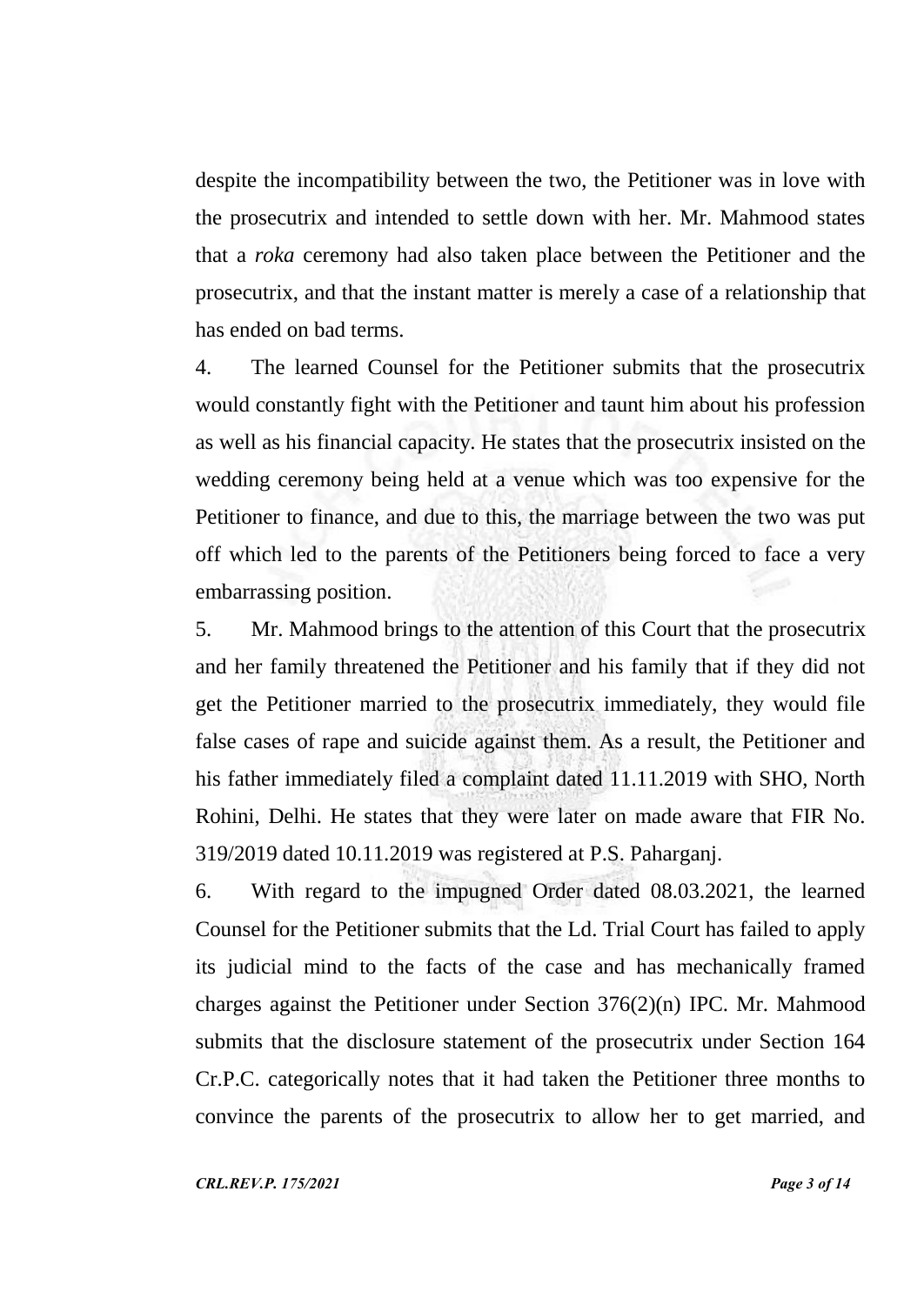therefore, the issue pertaining to false pretext of marriage. He states that the allegations against the Petitioner are *prima facie* fabricated and that the Ld. Trial Court has failed to take the same into account while discerning that there was sufficient ground to proceed against the Petitioner. He, therefore, prays for the impugned Order dated 08.03.2021 to be set aside.

7. *Per contra*, Ms. Neelam Sharma, learned APP for the State, submits that the investigation has revealed that during investigation, a statement of the prosecutrix under Section 164 Cr.P.C. had been recorded and the allegations in the FIR were corroborated. She further submits that raids had been repeatedly taken place at the residence of the Petitioner and he was never found at the available address. She states that the Petitioner did not join investigation initially, and that it was only after this Court granted anticipatory bail to the Petitioner *vide* Order dated 28.01.2020 that he joined investigation. She opposes the instant application on the ground that the Ld. Trial Court has sufficiently satisfied itself that a *prima facie* case is made out against the Petitioner.

8. The prosecutrix-in-person has also addressed this Court and put forth her submissions with regard to the matter at hand. She has reiterated the allegations that have been delineated in FIR No. 319/2019 and has opposed the instant revision petition on the ground that the facts of the case clearly make out the charges that have been framed against the Petitioner.

9. Heard Mr. Badar Mahmood, learned Counsel for the Petitioner, Ms. Neelam Sharma, learned APP for the State, the prosecutrix-in-person, and perused the material on record.

10. Before delving into the correctness of the impugned Order dated 08.03.2021 whereby the Ld. Trial Court framed charges under Section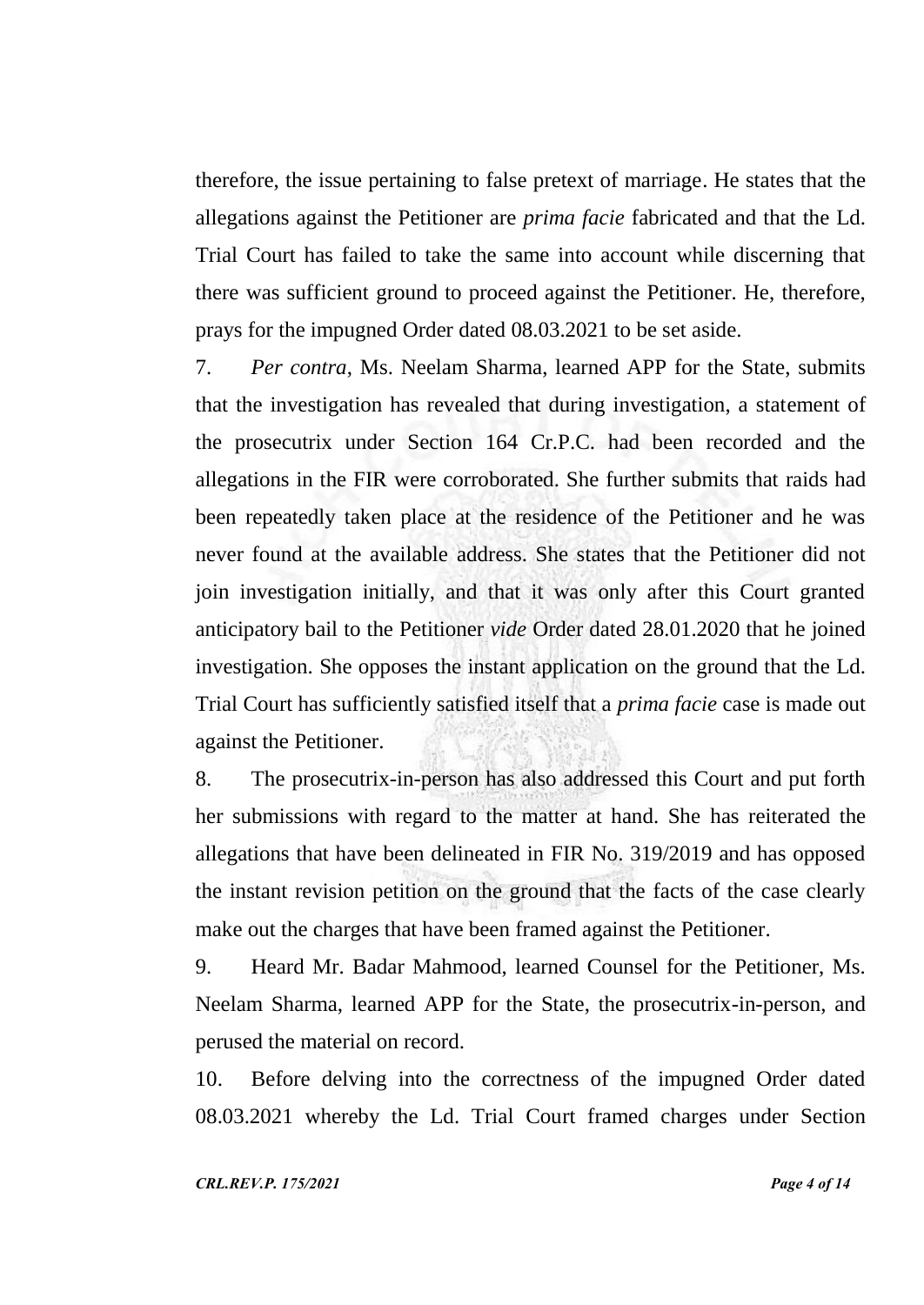376(2)(n) IPC against the Petitioner, this Court finds it necessary to reiterate the law pertaining to the framing of charges and the scope of this Court to interfere under Sections 397/401 Cr.P.C. In Union of India v. Prafulla Kumar Samal, **(1979) 3 SCC 4**, the Supreme Court laid down the principles that are to be followed while dealing with discharge under Section 227 Cr.P.C. or framing of charges under Section 228 Cr.P.C. The same has been reproduced as under:

> *"10. Thus, on a consideration of the authorities mentioned above, the following principles emerge:*

- *1) That the Judge while considering the question of framing the charges under Section 227 of the Code has the undoubted power to sift and weigh the evidence for the limited purpose of finding out whether or not a prima facie case against the accused has been made out.*
- *2) Where the materials placed before the Court disclose grave suspicion against the accused which has not been properly explained the Court will be fully justified in framing a charge and proceeding with the trial.*
- *3) The test to determine a prima facie case would naturally depend upon the facts of each case and it is difficult to lay down a rule of universal application. By and large however if two views are equally possible and the Judge is satisfied that the evidence produced before him while giving rise to some suspicion but not grave suspicion against the accused, he will be fully within his right to discharge the accused.*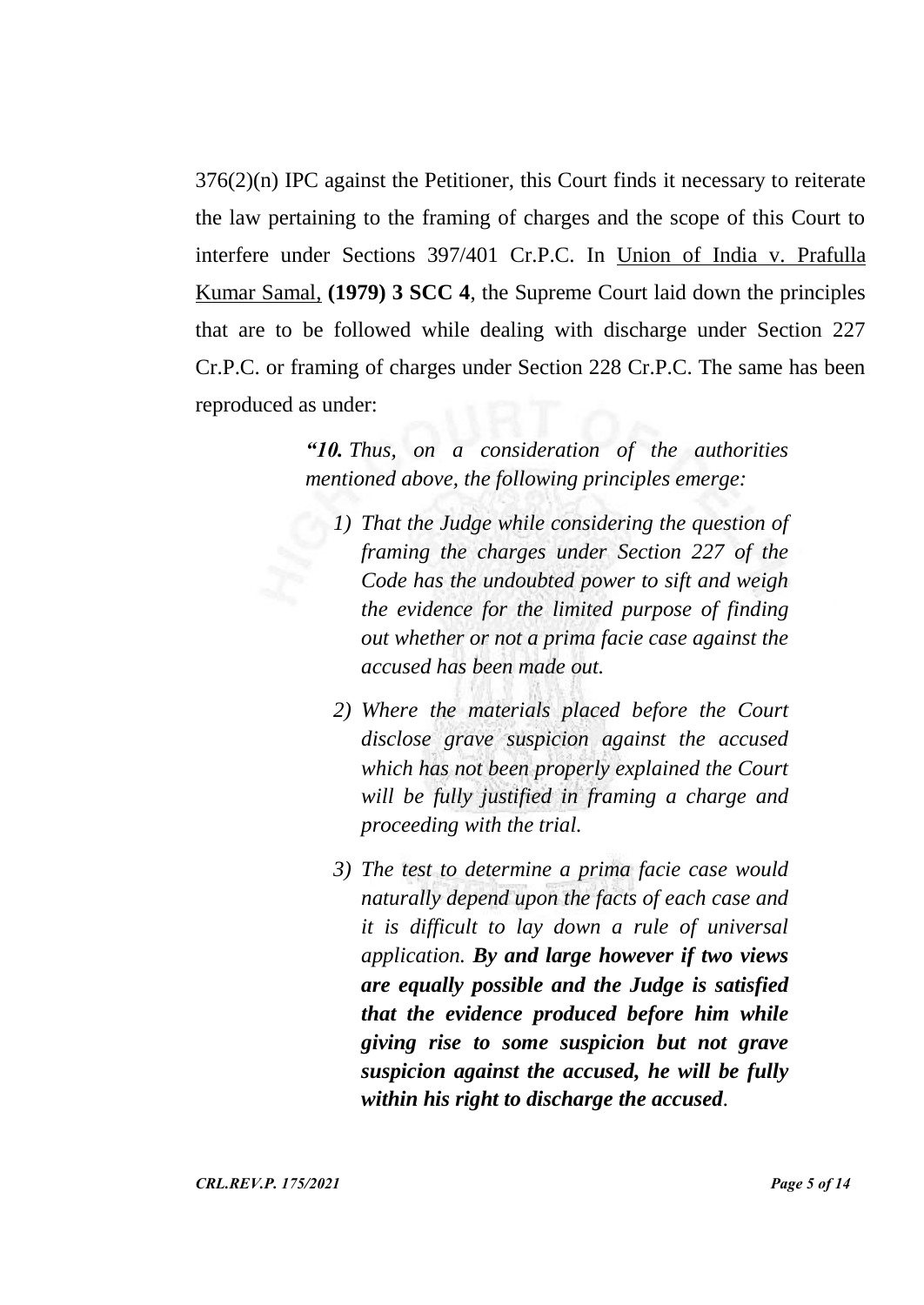*4) That in exercising his jurisdiction under Section 227 of the Code the Judge which under the present Code is a senior and experienced court cannot act merely as a Post Office or a mouthpiece of the prosecution, but has to consider the broad probabilities of the case, the total effect of the evidence and the documents produced before the Court, any basic infirmities appearing in the case and so on. This however does not mean that the Judge should make a roving enquiry into the pros and cons of the matter and weigh the evidence as if he was conducting a trial." (emphasis supplied)*

11. The Supreme Court has time and again held that at the stage of framing of charges, the Court possesses the power to sift and weigh the evidence for the limited purpose of ascertaining whether or not a *prima facie*  case has been made out against the accused. The Ld. Trial Court must exercise its judicial mind to the facts of the case before arriving at the conclusion that there is sufficient ground for proceeding against the accused. This exercise must be undertaken so as to ensure that an individual does not have to be put through the rigours of the criminal judicial system for no fault  $\mathbb{C}[\mathbb{C}]\subset\mathbb{C}$  $271$ of their own.

12. Similarly, in P. Vijayan v. State of Kerala, **(2010) 2 SCC 398**, the Supreme Court had enunciated that a Judge was not a mere post office that was to frame the charge at the behest of the prosecution, but was compelled to apply its mind to the facts of the case. The relevant portion of the said judgement has been reproduced as under: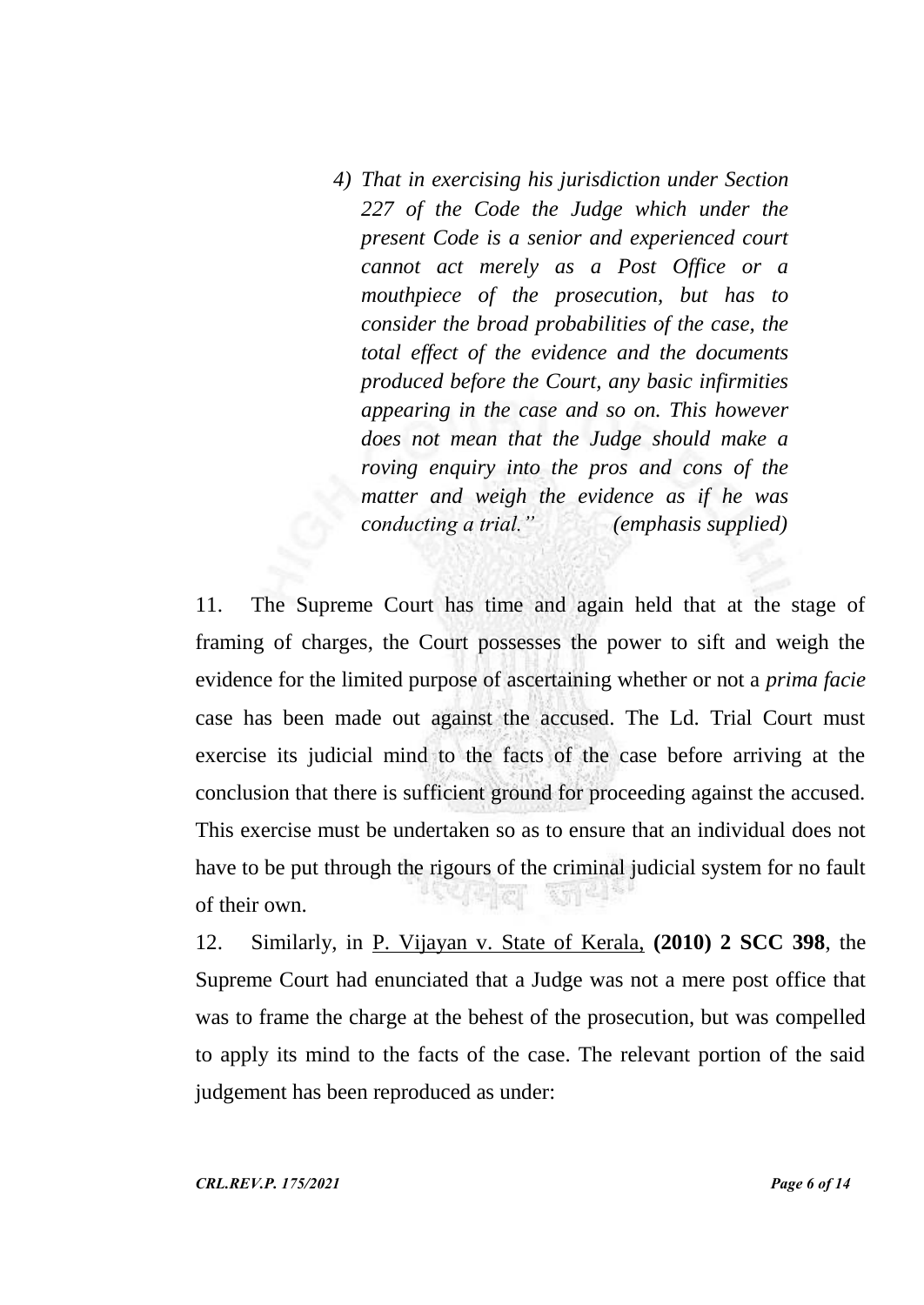*"10. Before considering the merits of the claim of both the parties, it is useful to refer to Section 227 of the Code of Criminal Procedure, 1973, which reads as under:*

*"227. Discharge.—If, upon consideration of the record of the case and the documents submitted therewith, and after hearing the submissions of the accused and the prosecution in this behalf, the Judge considers that there is not sufficient ground for proceeding against the accused, he shall discharge the accused and record his reasons for so doing."*

*If two views are possible and one of them gives rise to suspicion only, as distinguished from grave suspicion, the trial Judge will be empowered to discharge the accused and at this stage he is not to see whether the trial will end in conviction or acquittal. Further, the words "not sufficient ground for proceeding against the accused" clearly show that the Judge is not a mere post office to frame the charge at the behest of the prosecution, but has to exercise his judicial mind to the facts of the case in order to determine whether a case for trial has been made out by the prosecution. In assessing this fact, it is not necessary for the court to enter into the pros and cons of the matter or into a weighing and balancing of evidence and probabilities which is really the function of the court, after the trial starts.* 

*11. At the stage of Section 227, the Judge has merely to sift the evidence in order to find out whether or not there is sufficient ground for proceeding against the accused. In other words, the sufficiency of ground would take within its fold the nature of the evidence recorded by the police or the documents produced before the court which*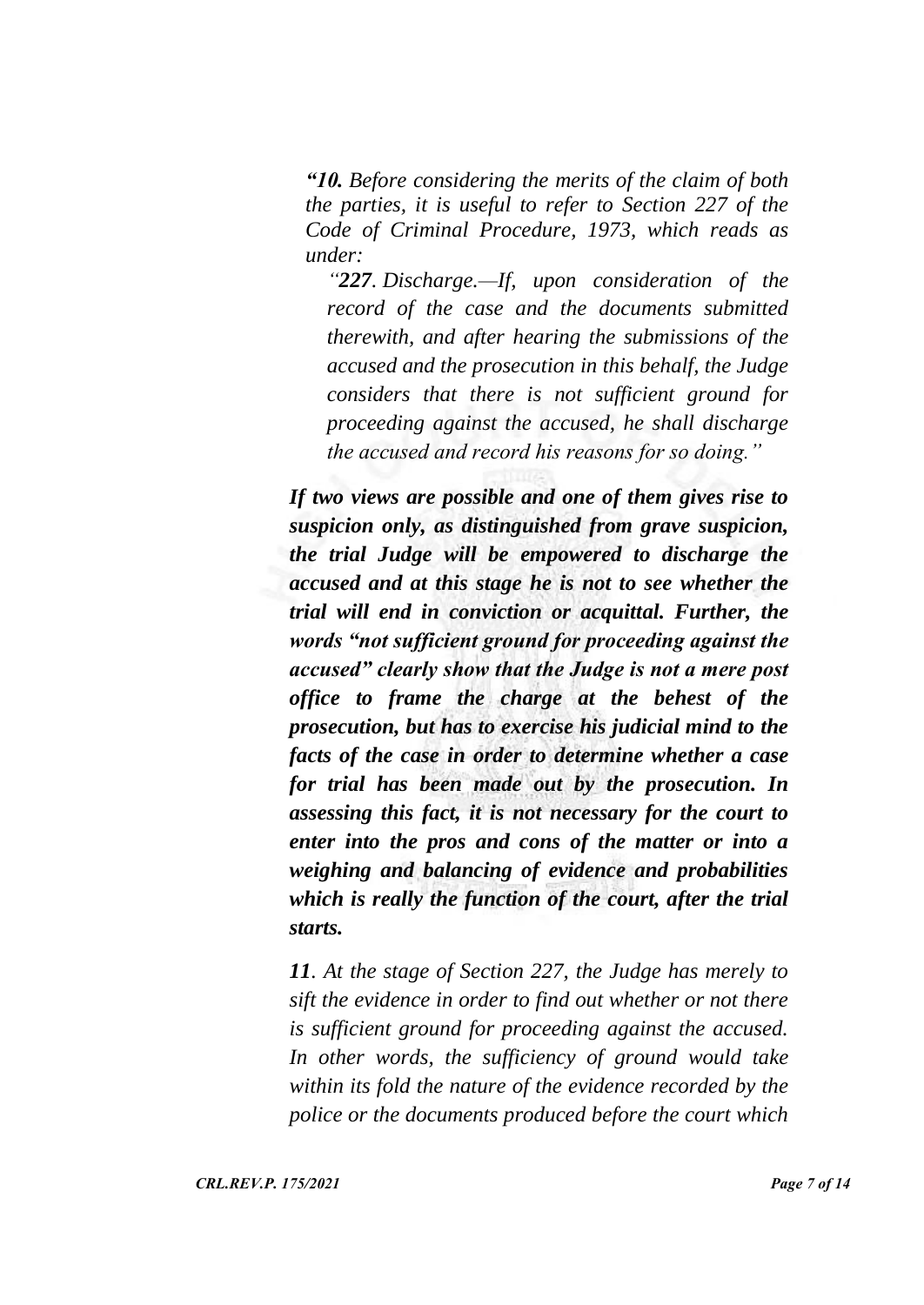*ex facie disclose that there are suspicious circumstances against the accused so as to frame a charge against him." (emphasis supplied)*

13. In the instant case, it has been alleged that the Petitioner has committed an offence under Section 376(2)(n) IPC as per which whoever commits rape repeatedly on the same woman shall be punished with rigorous imprisonment for a term which shall not be less than ten years, but which may extend to imprisonment for life, which shall mean imprisonment for the remainder of that person's natural life, and shall also be liable to fine. The allegation is that under the garb of marriage, the Petitioner has repeatedly raped the prosecutrix.

14. At this juncture, it would be pertinent to examine the difference between a false promise of marriage and a breach of promise to marry. In the latter, sexual relations are initiated on the premise that the two individuals will marry at a later point of time. However, in the former, sexual relations take place without any intention of marrying at all and the consent that is obtained for the said relations to take place is vitiated by way of misconception of fact. The Supreme Court has elaborated this aspect in various judgements. In Pramod Suryabhan Pawar v. State of Maharashtra and Anr., **(2019) 9 SCC 608**, the Supreme Court had observed as follows:

> *"16. Where the promise to marry is false and the intention of the maker at the time of making the promise itself was not to abide by it but to deceive the woman to convince her to engage in sexual relations, there is a "misconception of fact" that vitiates the woman's "consent". On the other hand, a breach of a*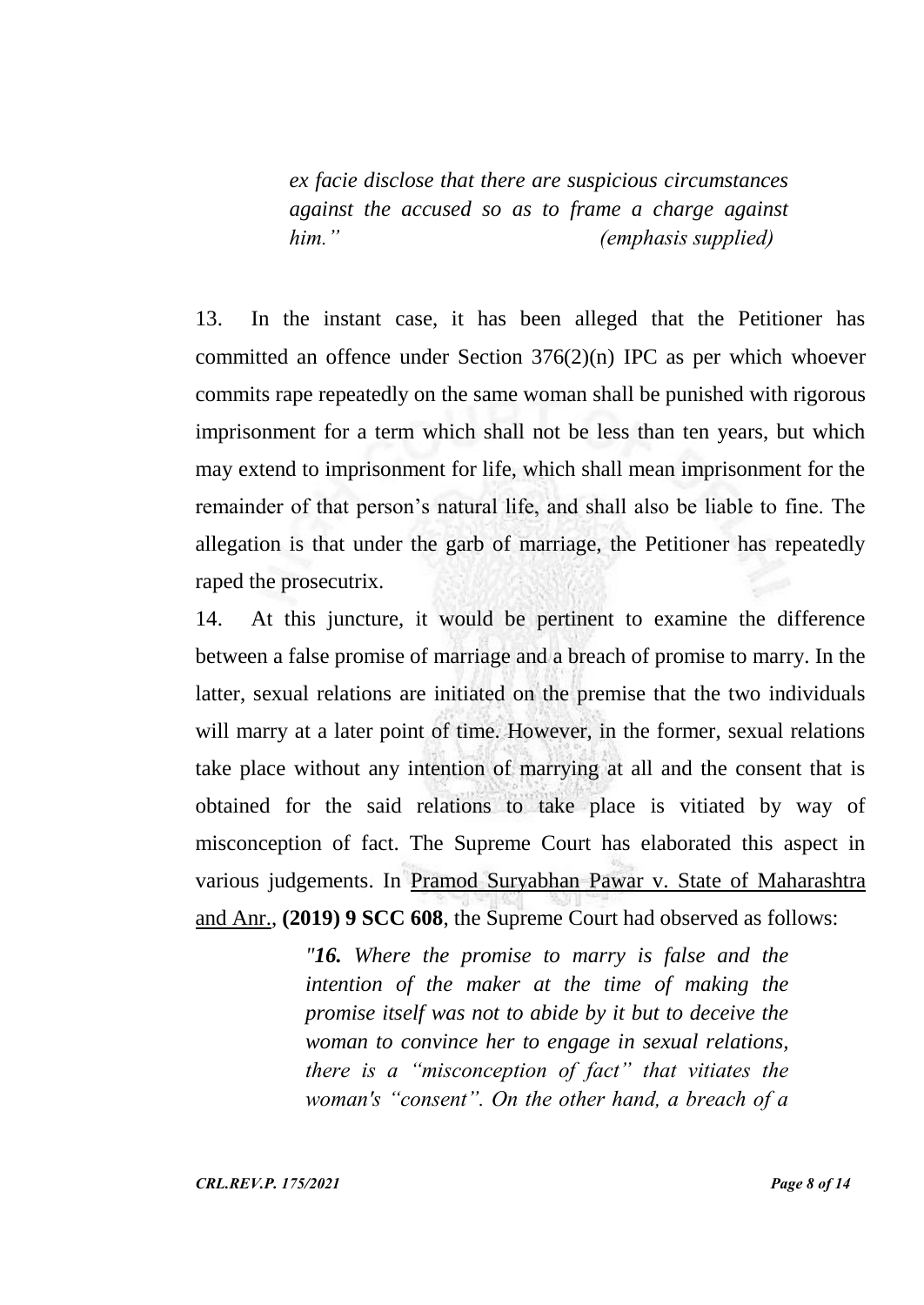*promise cannot be said to be a false promise. To establish a false promise, the maker of the promise should have had no intention of upholding his word at the time of giving it. The "consent" of a woman under Section 375 is vitiated on the ground of a "misconception of fact" where such misconception was the basis for her choosing to engage in the said act. In Deepak Gulati [Deepak Gulati v. State of Haryana, (2013) 7 SCC 675 : (2013) 3 SCC (Cri) 660] this Court observed : (SCC pp. 682-84, paras 21 & 24)*

*"21. … There is a distinction between the mere breach of a promise, and not fulfilling a false promise. Thus, the court must examine whether there was made, at an early stage a false promise of marriage by the accused; and whether the consent involved was given after wholly understanding the nature and consequences of sexual indulgence. There may be a case where the prosecutrix agrees to have sexual intercourse on account of her love and passion for the accused, and not solely on account of misrepresentation made to her by the accused, or where an accused on account of circumstances which he could not have foreseen, or which were beyond his control, was unable to marry her, despite having every intention to do so. Such cases must be treated differently.*

*\*\*\**

*24. Hence, it is evident that there must be adequate evidence to show that at the relevant time i.e. at the initial stage itself, the accused had no intention whatsoever, of keeping his promise to*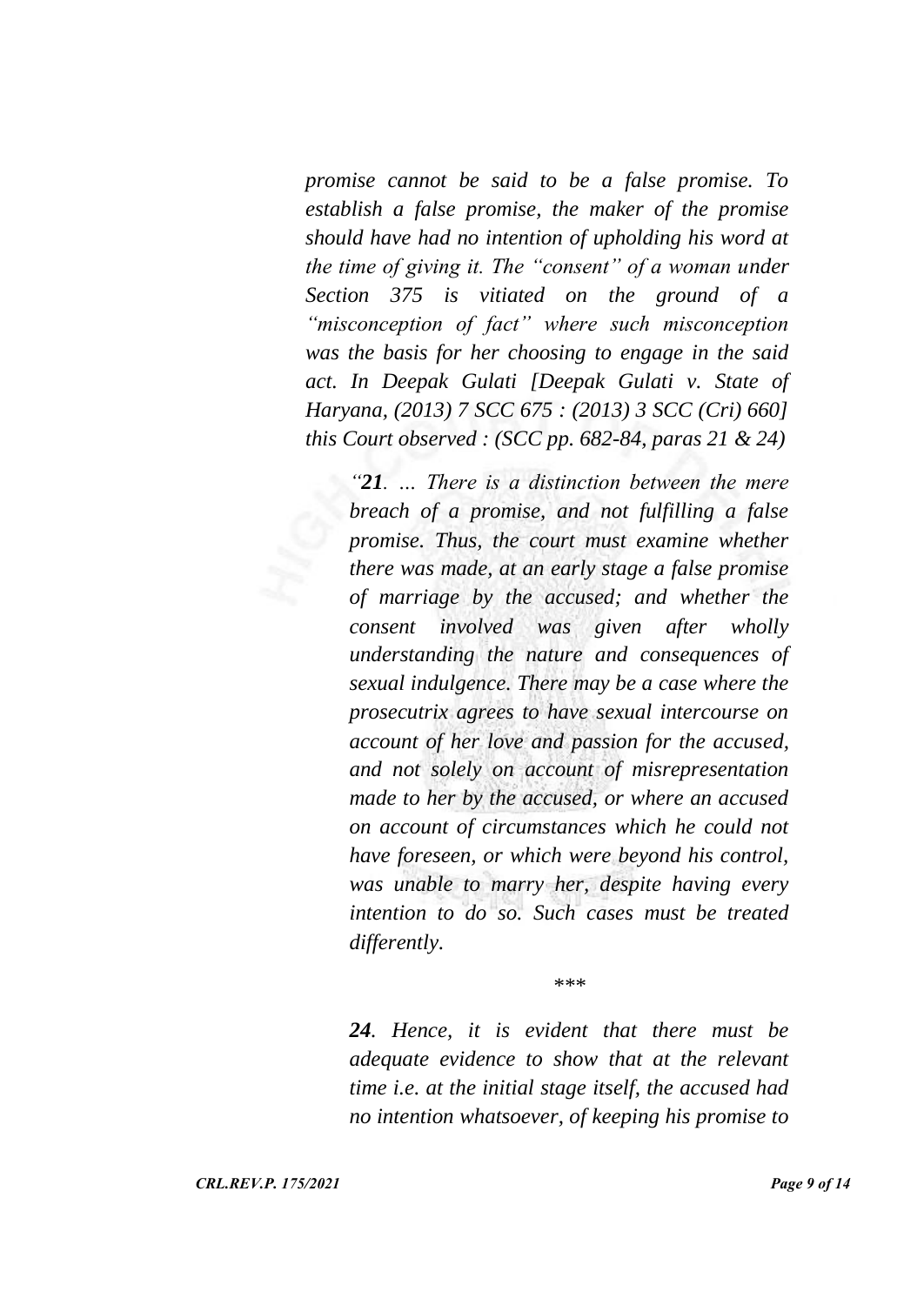*marry the victim. There may, of course, be circumstances, when a person having the best of intentions is unable to marry the victim owing to various unavoidable circumstances. The "failure to keep a promise made with respect to a future uncertain date, due to reasons that are not very clear from the evidence available, does not always amount to misconception of fact. In order to come within the meaning of the term "misconception of fact", the fact must have an immediate relevance". Section 90 IPC cannot be called into aid in such a situation, to pardon the act of a girl in entirety, and fasten criminal liability on the other, [Ed. : The matter between two asterisks has been emphasised in original.] unless the court is assured of the fact that from the very beginning, the accused had never really intended to marry her [Ed. : The matter between two asterisks has been emphasised in original.] ." (emphasis supplied)*

*18. To summarise the legal position that emerges from the above cases, the "consent" of a woman with respect to Section 375 must involve an active and reasoned deliberation towards the proposed act. To establish whether the "consent" was vitiated by a "misconception of fact" arising out of a promise to marry, two propositions must be established. The promise of marriage must have been a false promise, given in bad faith and with no intention of being adhered to at the time it was given. The false promise itself must be of immediate relevance, or bear a direct nexus to the woman's decision to engage in the sexual act."*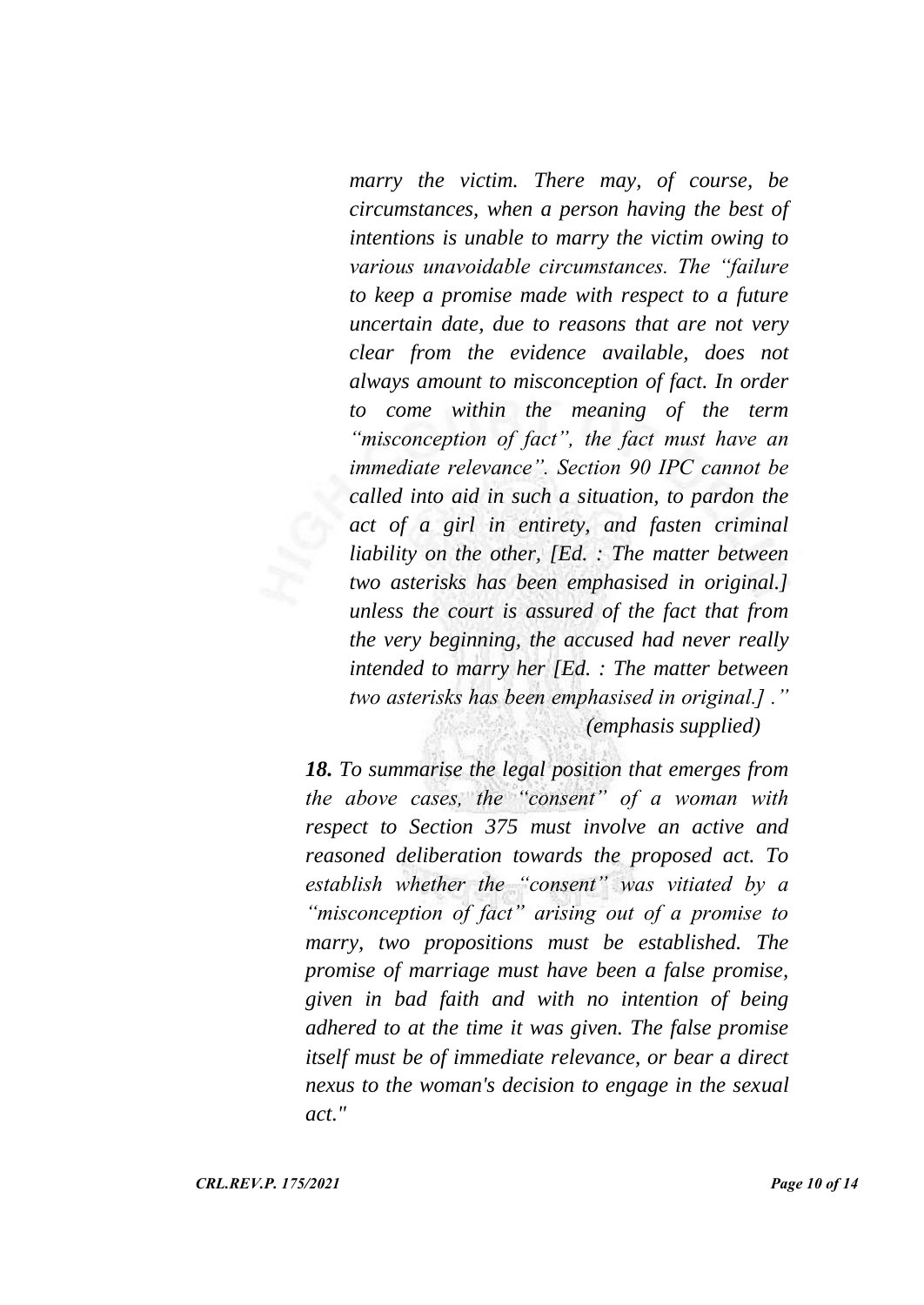15. Similarly, the Supreme Court had categorically distinguished between rape and consensual sex, as well as the distinction between the mere breach of a promise, and not fulfilling a false promise in Deepak Gulati v. State of Haryana, **(2013) 7 SCC 675**. It had been stated as follows:

> *"21. Consent may be express or implied, coerced or misguided, obtained willingly or through deceit. Consent is an act of reason, accompanied by deliberation, the mind weighing, as in a balance, the good and evil on each side. There is a clear distinction between rape and consensual sex and in a case like this, the court must very carefully examine whether the accused had actually wanted to marry the victim, or had mala fide motives, and had made a false promise to this effect only to satisfy his lust, as the latter falls within the ambit of cheating or deception. There is a distinction between the mere breach of a promise, and not fulfilling a false promise. Thus, the court must examine whether there was made, at an early stage a false promise of marriage by the accused; and whether the consent involved was given after wholly understanding the nature and consequences of sexual indulgence. There may be a case where the prosecutrix agrees to have sexual intercourse on account of her love and passion for the accused, and not solely on account of misrepresentation made to her by the accused, or where an accused on account of circumstances which he could not have foreseen, or which were beyond his control, was unable to marry her, despite having every intention to do so. Such cases must be treated differently. An accused can be convicted for rape only if the court reaches a conclusion that the intention of the accused was mala fide, and that he had clandestine motives.*

> > *\*\*\*\*\**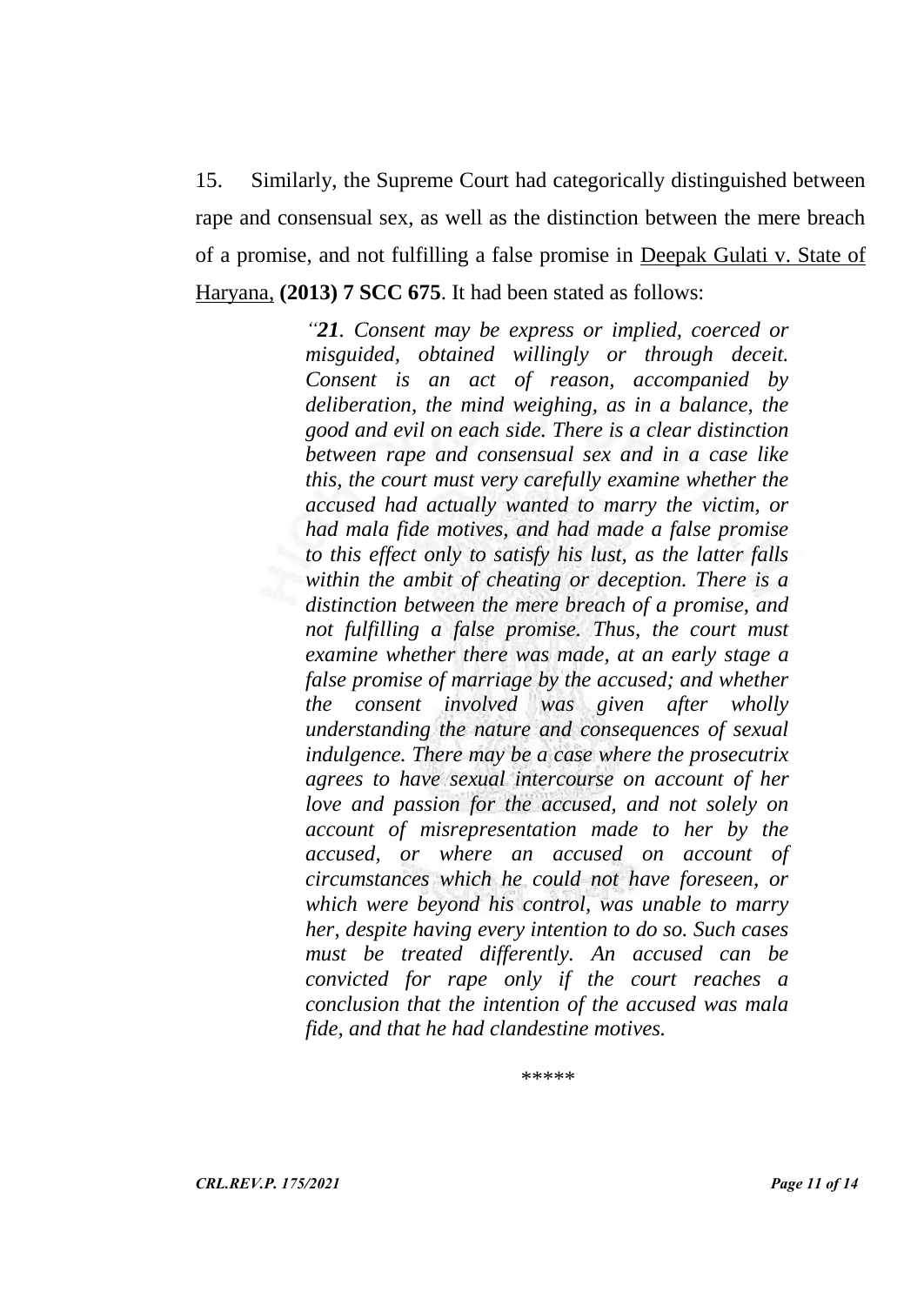*24. Hence, it is evident that there must be adequate evidence to show that at the relevant time i.e. at the initial stage itself, the accused had no intention whatsoever, of keeping his promise to marry the victim. There may, of course, be circumstances, when a person having the best of intentions is unable to marry the victim owing to various unavoidable circumstances. The "failure to keep a promise made with respect to a future uncertain date, due to reasons that are not very clear from the evidence available, does not always amount to misconception of fact. In order to come within the meaning of the term "misconception of fact", the fact must have an immediate relevance". Section 90 IPC cannot be called into aid in such a situation, to pardon the act of a girl in entirety, and fasten criminal liability on the other, unless the court is assured of the fact that from the very beginning, the accused had never really intended to marry her."*

16. Therefore, in order to arrive at the conclusion that sexual relations were coerced, it is necessary to examine that whether at the stage of rendering a promise to marry, it was done with the intention of not keeping the promise and, therefore, was false at the inception itself (See also Sonu @ Subash Kumar v. State of Uttar Pradesh and Anr., **2021 SCC OnLine SC 181**). If it is found that the promise of marriage was genuine and that the marriage failed to fructify due to external circumstances, then the promise cannot be said to be false, and consent as per Section 90 IPC is not vitiated.

17. The FIR as well as the Status Report stipulate that the Petitioner and the prosecutrix were in a long-term relationship and even a *roka*(engagement) had taken place. Pictures of the engagement ceremony have also been produced before this Court. The FIR further states that a wedding ceremony was supposed to take place and that it was only at the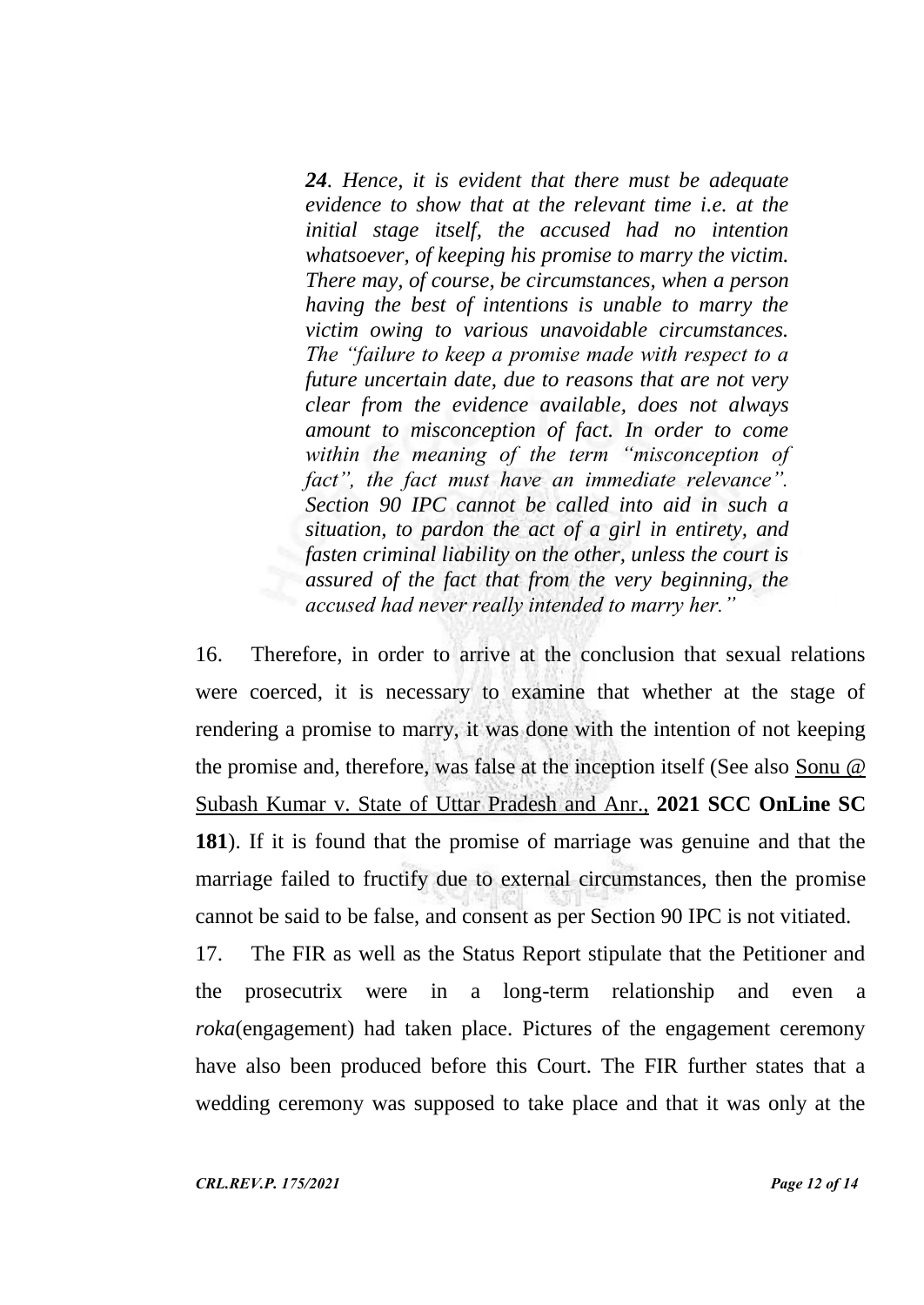instance of the prosecutrix that the marriage was postponed. The FIR goes on to state that thereafter, arguments began to take place between the prosecutrix and the Petitioner. Further, the prosecutrix started facing resistance from the Petitioner's family who were against the marriage and that this led to the breaking off of the relationship between the Petitioner and the prosecutrix. The Section 164 CrPC statement of the prosecutrix reveals that it took the Petitioner three months to convince the prosecutrix's parents to allow her to marry him.

18. As per Section 90 IPC, consent given under fear or misconception cannot be said to be consent, and in this context, it becomes relevant to factor in the aspect that the prosecutrix and the Petitioner were in a longterm relationship. Furthermore, even an engagement ceremony had taken place between the two and the same was attended by all family members, which indicates that the Petitioner did indeed intend to marry the prosecutrix. Just because the relationship ended on hostile terms, it cannot be said there was no intention of the Petitioner to marry the prosecutrix in the first place. Flowing from this, this Court is of the opinion that the consent so accorded by the prosecutrix for the establishment of a physical relationship was not predicated upon misconception or fear.

19. The impugned Order dated 08.03.2021 fails to accord any reasons to substantiate as to how there is sufficient material to proceed against the Petitioner under Section 376(2)(n) IPC. The said Order has merely recorded the submission of the Ld. APP therein that there is sufficient material on record and has proceeded at the behest of the prosecutor, without providing any reasons to justify its stand. As has been stated above, the Ld. Trial Court is not a mere post office and must apply its mind to the facts of the case to